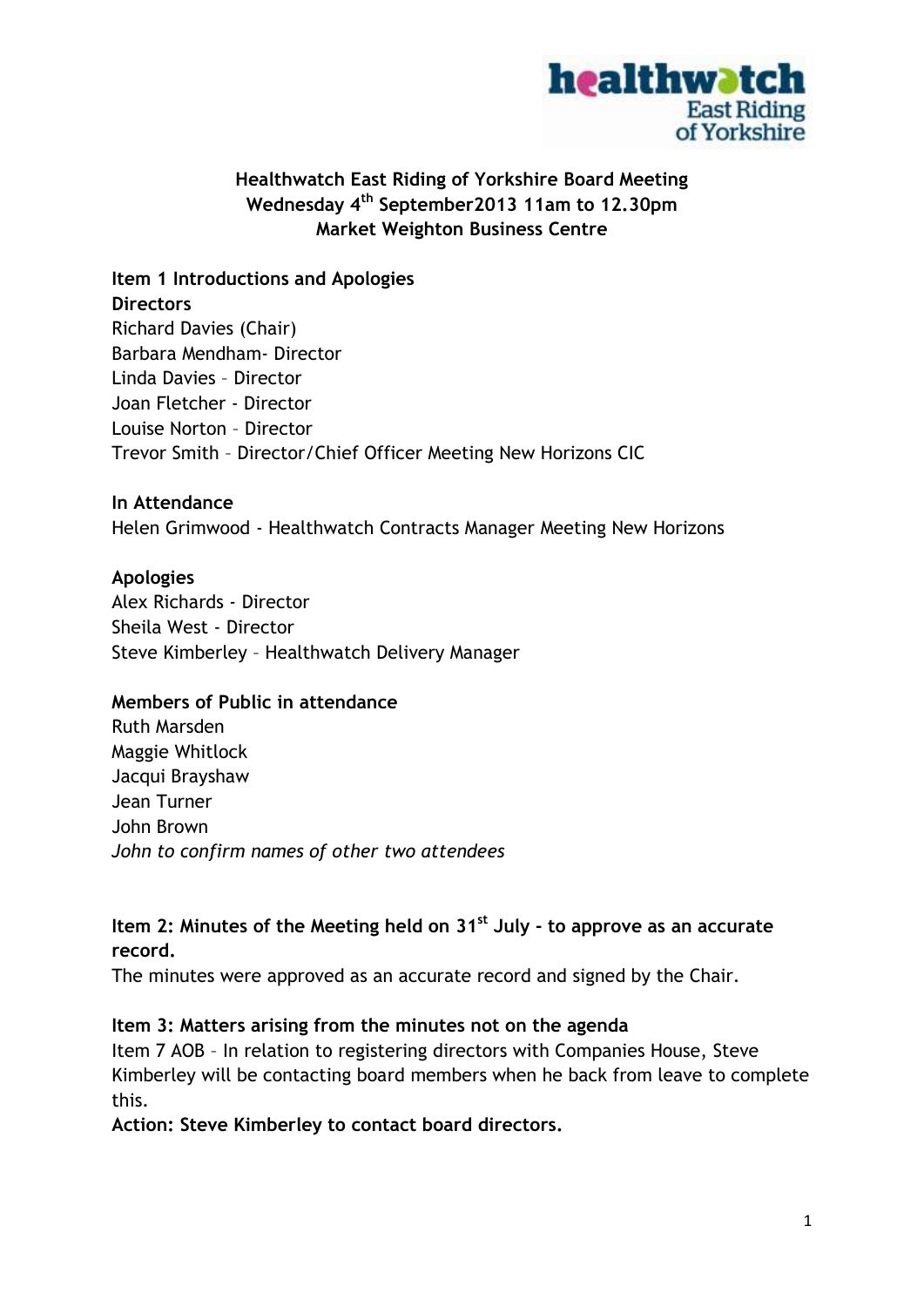

#### **Item 4: Public Questions to the Board**

1) Maggie Whitlock. Submitted 30/7/13

Do we know why East Riding Hospital Beverley have closed beds, what has happened to the staff and what hospital is being used for their care? Interested in people that were to receive care from Driffield and Beverley areas.

Helen Grimwood read out the response received from Humber Foundation Trust in relation to this.

2) Maggie Whitlock. Submitted 16/8/13

Could you please find out why the Minor Injuries unit in Beverley is closed at weekends?

Helen Grimwood advised that we are still awaiting a response from the Trust and CCG on this.

**Action: Response to be provided to the Board and Maggie Whitlock when received**

3) John Brown. Submitted 12/08/13

Not a question as such but rather an observation based on an Adult Social Care event in Driffield last week. There was enormous disquiet about the reduction in services at Alfred Bean Hospital in the town –it got quite vehement at times and in some ways dominated the discussion although dissatisfaction with Police provision in the town was equally vociferous. An NHS officer that I didn't recognise did say in my hearing that they would need to recognise the range of issues and give the public opportunity to comment at a specific meeting.

Chair confirmed that this will be taken on board when setting the workplan priorities.

Questions 4 to 13 were submitted by Ruth Marsden, Maggie Whitlock, Ron Hart & Jacqui Brayshaw on 02/09/13

4) Which Director is responsible for what and how may each individual be contacted?

The Chair advised that each director can be contacted via email (details can be found on the website) and that it was on the agenda for this meeting to agree director portfolios.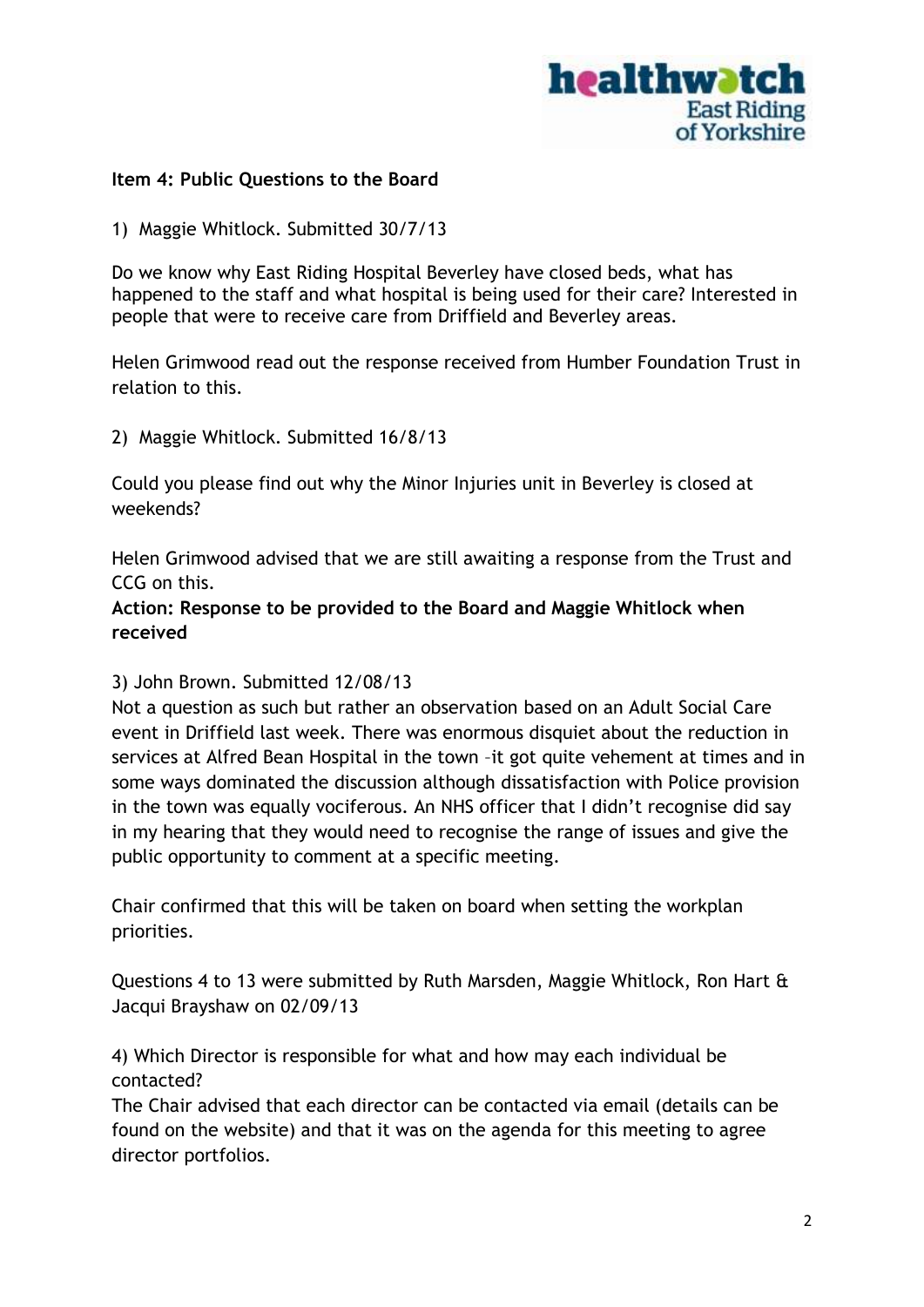

5) Has the Board determined how enter and view will be undertaken and when will it start?

The Chair advised that this was an agenda item for this meeting. Healthwatch needs to undertake enter and view to a high standard and in a professional manner. Whilst enter and view has been done before, it has not been done before by Healthwatch and so attention is being paid to ensure that necessary policies and templates are in place first so to ensure the high standard we are trying to achieve.

6) When will volunteers be able to start in roles?

Louise advised that she will be the portfolio lead for volunteering and it was her intention to have an initial internal scoping meeting, following by a meeting with all transferring volunteers to discuss their skills and a plan for moving forward.

7) When will LHW have an indemnity insurance policy in place?

Trevor Smith provided a summary of item 10 of the meeting agenda which outlines the indemnity insurance for staff, directors and volunteers.

8) What monies have been allocated for promotional purposes?

The Chair advised that sufficient funding had been allocated to cover the planned promotional activities.

9) When will a decision be made in relation to involving transferring LINk volunteers and continuing with legacy items?

As well as moving forward with volunteers, an agenda item for this meeting is around LINk Legacy with a proposal for moving forward with the work that had taken place around Dementia.

10) Has the Board decided how this on-going intelligence informing the remit of Local Healthwatch is to be obtained?

Helen Grimwood reported that this is being conducted in a number of ways:

- Roadshow engagement plan, as discussed in item 9c.
- Reference group project, as discussed in item 9d.
- Collation of complaints and issues information from local PALs department, CQC, Safeguarding Board, amongst other. Discussed in item 9e.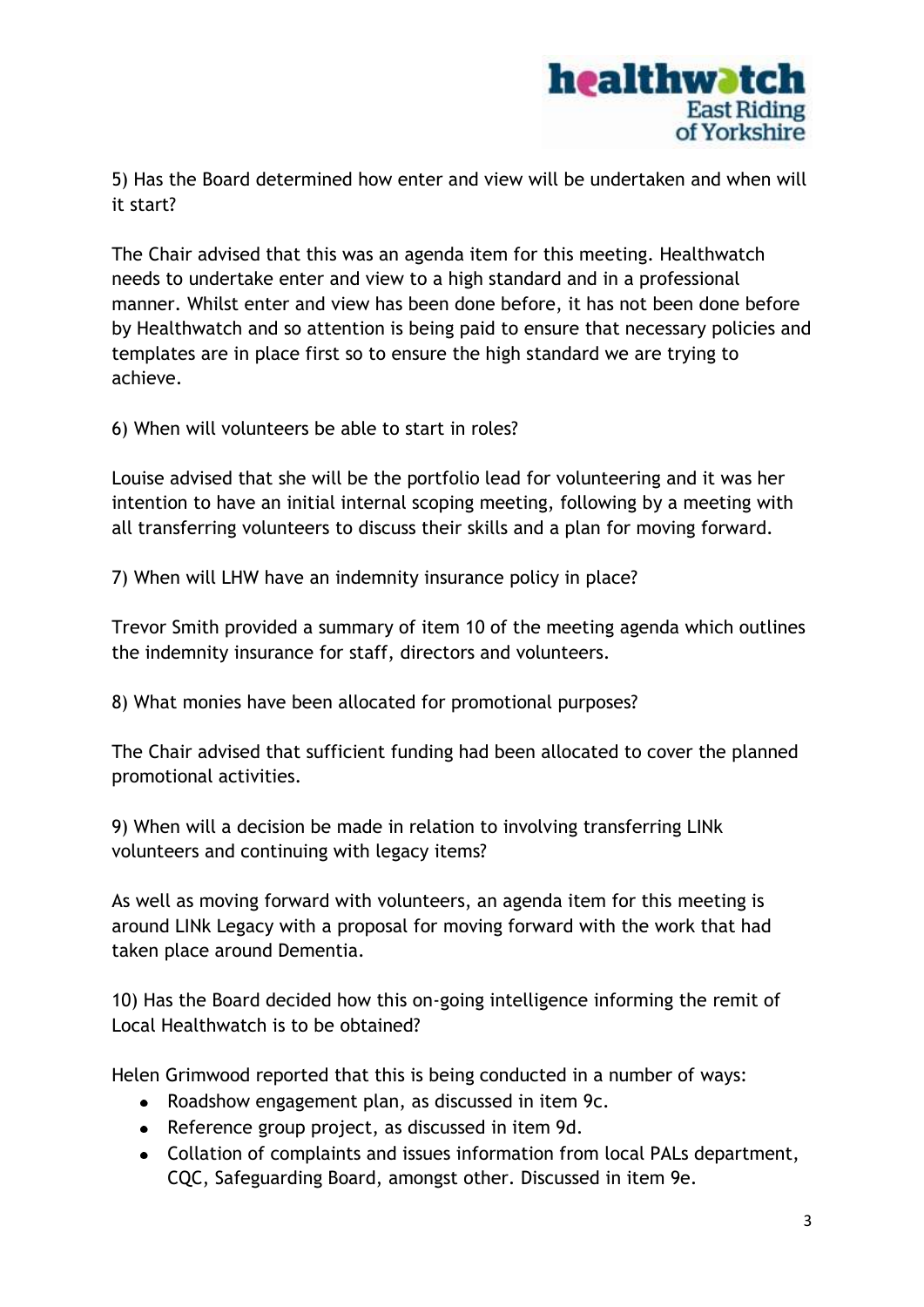

- Attendance and engagement at local events
- Liaison with voluntary and community groups to obtain the views of their members
- Partnership working with local service providers and commissioners
- Survey on website
- Posters, leaflets and comments card distributed and a variety of locations encouraging people to share their views.

11) Who is logging and collating all information?

The staff team are recording all information in to a database. The newly appointed Analyst who will be in post from October will be responsible for analysing this data for trends.

12) What skills audit has been undertaken to map the contacts and expertise brought by those who agreed for their names to be transferred to the new organisation's database?

The skills audit will be a result of the process of registering volunteers who wish to play an active role. To date we have been conscious about not actioning this process until there is a clear idea of the roles available for volunteers. Now that a Director has been appointed as portfolio lead for volunteering, as per question 6, volunteers will be invited to come together and share ideas for moving forward.

13) What priorities has LHW now set for its work programme and how have these priorities been determined?

Some priorities, for example the work around Dementia have arisen as a result of continuing LINk legacy work. Issues are currently being collated from a range of sources and patients and the public will be asked to rate their top priorities from these.

**Action: A list of potential priorities to be collated for Healthwatch to consult with partners. Final list to act as a workplan.**

## **Item 5 Policies for Approval**

The following policies were approved:

- Complaints Policy
- Confidentiality Policy/Statement
- Conflict of Interest Policy / Declaration of Interest Form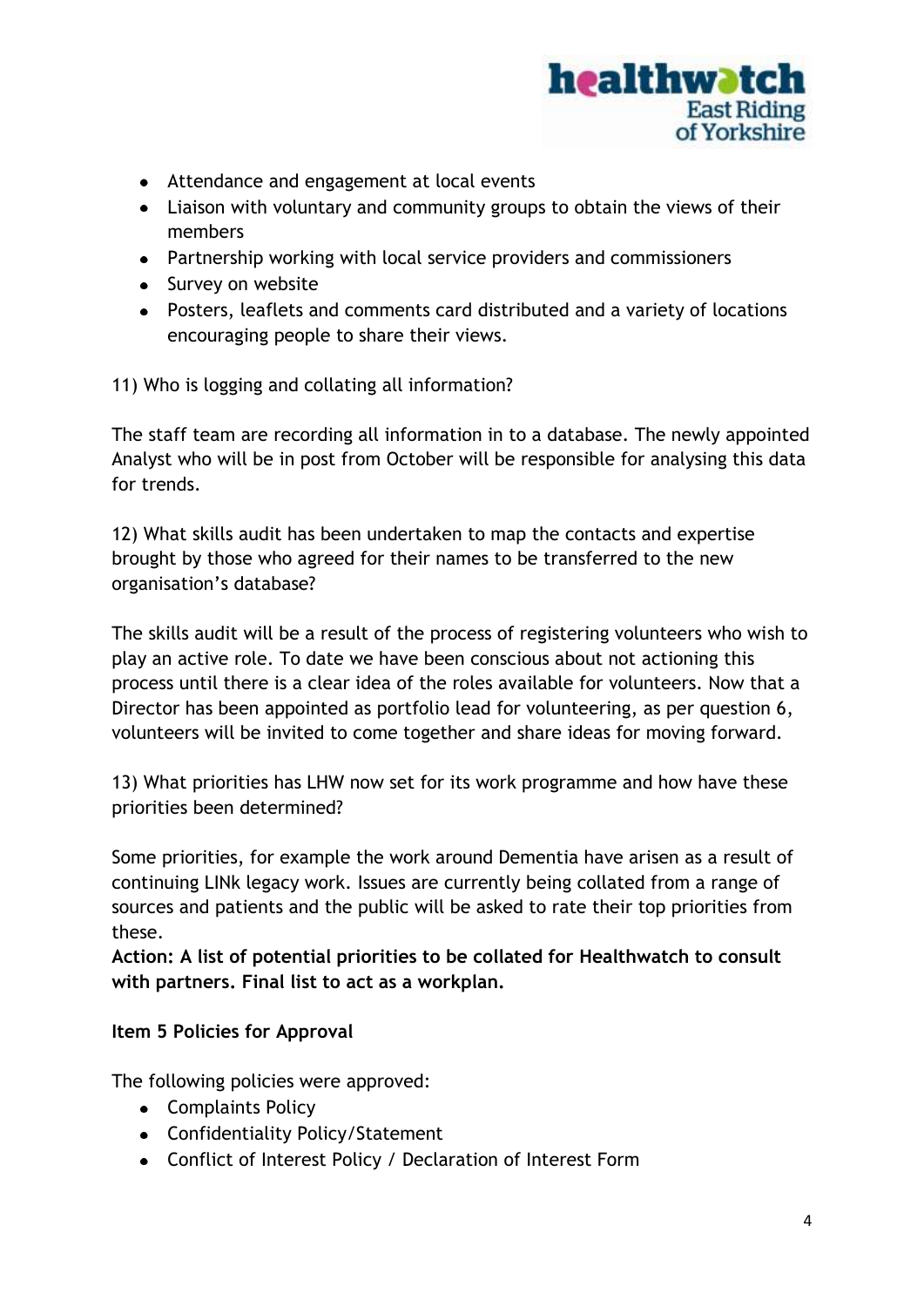

- Data Protection Policy
- Escalation Policy
- Code of Conduct & Nolan Principles Policy
- Emergency Contact Form
- Volunteer Policy
- Expenses Policy (Directors and Volunteers)
- Volunteer Problem Solving Policy

## **Action: Publish policies on website.**

Amendments were requested to the following two policies:

Equal Opportunities Policy – add in a process that ensures that decisions do not adversely affect any equality groups.

Lone Working Policy – With regards to the possible need of having to attend evening meetings. The practicalities of this mean that such meetings may need to be attended alone and so discretion to be taken when determining the need to conduct a risk assessment for such attendances.

## **Action: Make appropriate amendments and circulate to Board for approval.**

## **Item 6: Protocol with East Riding Council Health, Care and Wellbeing Overview and Scrutiny (OSC)**

The draft protocol that outlines and formalises the relationships between Healthwatch and OSC was agreed by all present members of the board.

## **Item 7: Dementia Report follow up**

Joan Fletcher presented the background to the work LINk had conducted around Dementia in acute settings and the considerable progress that had been made to date by the Trust in actioning the recommendations. It was recommended that, with the involvement of Dr Geoff Mitchell, that this piece of work is now moved forward to obtain the experience and views from a community setting perspective, so to achieve the full picture of dementia services locally.

The board agreed with this recommendation.

## **Action: Meeting between Joan Fletcher, Dr Geoff Mitchell and staff team to devise project plan**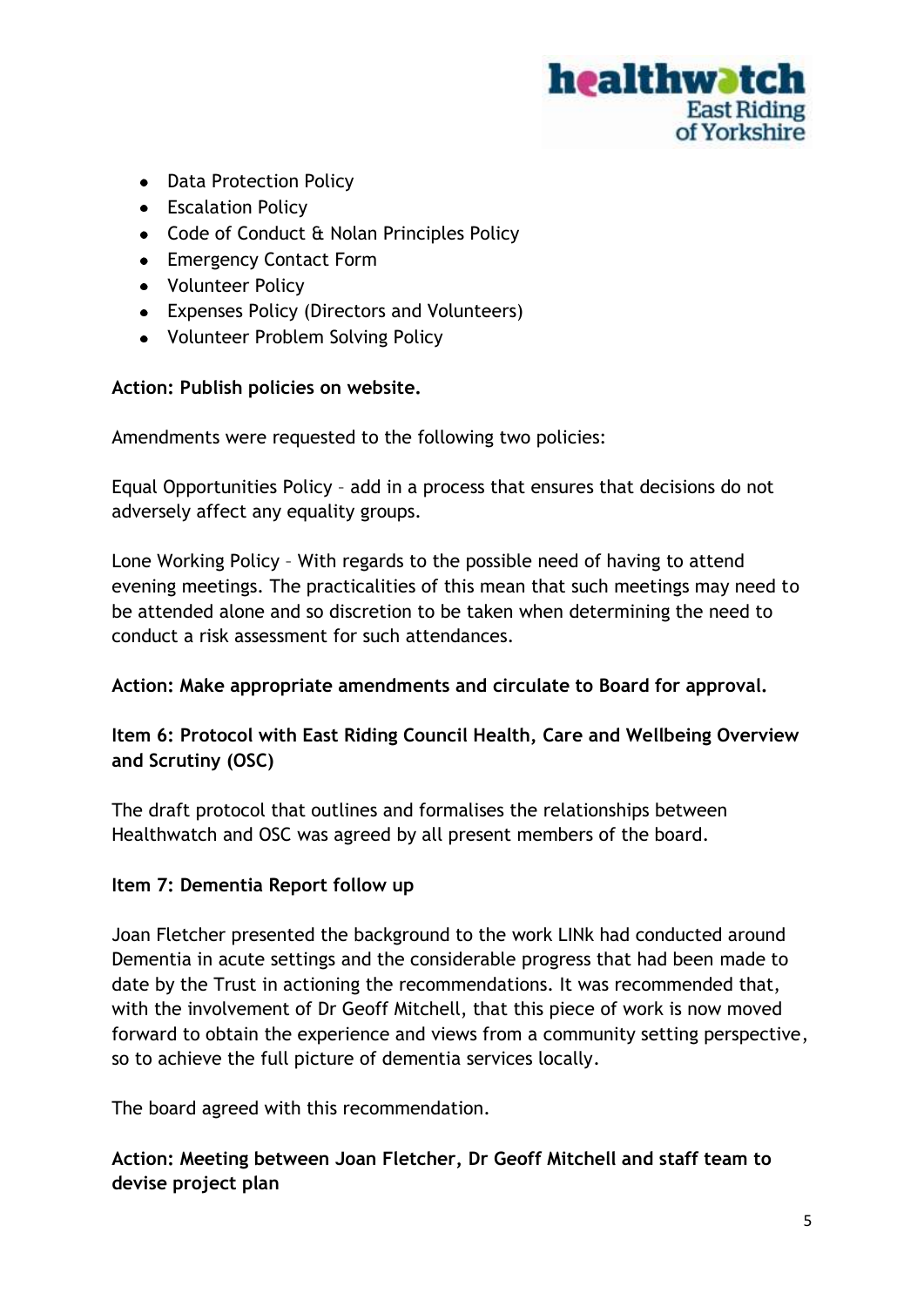

### **Item 8: Representation on External Boards and Forums**

The Chair acknowledged that there is an extensive list of boards and forums that had requested attendance from Healthwatch and it would not be viable to attend all. There are also are others that were provided in the LINk handover that may not now be in operation.

**Action: Volunteers still attending to be asked for feedback on continued relevance of specific boards, and revised paper to be circulated outlining recommendations for future attendances and how information is to be fed back.**

#### **Item 9a: Enter and View**

Joan Fletcher and Barbara Mendham advised that they would be the portfolio holders for Enter and View. Training packages, policies and procedures are now being collated based on guidance from Healthwatch England along with legacy packages inherited from the East Riding, Hull and North Lincolnshire LINks.

The Chair advised that the CQC had recently circulated correspondence outlining how they would like to work with Healthwatch and the enter and view function moving forward. The CQC are currently focussing on 14 areas, which currently do not include the East Riding, so this provides us with the time to obtain intelligence to feed in to the CQC once they do start assessing the East Riding.

**Action: Full package to be complete by end of September. Portfolio leads to then meet to propose implementation of this function.**

#### **Item 9b: Volunteering**

Louise Norton to take the lead on this portfolio.

### **Action: Internal scoping meeting and external volunteers meeting to be arrange to address moving forward with involving volunteers.**

#### **Item 9c Public Consultation and Roadshows**

The Board were in agreement with this proposal of increasing awareness and involvement by a series of roadshows but would like to see a firmer action plan with dates, outcomes and greater clarity of the purpose of the events. The dementia workplan and patient reference group will be key tangible items to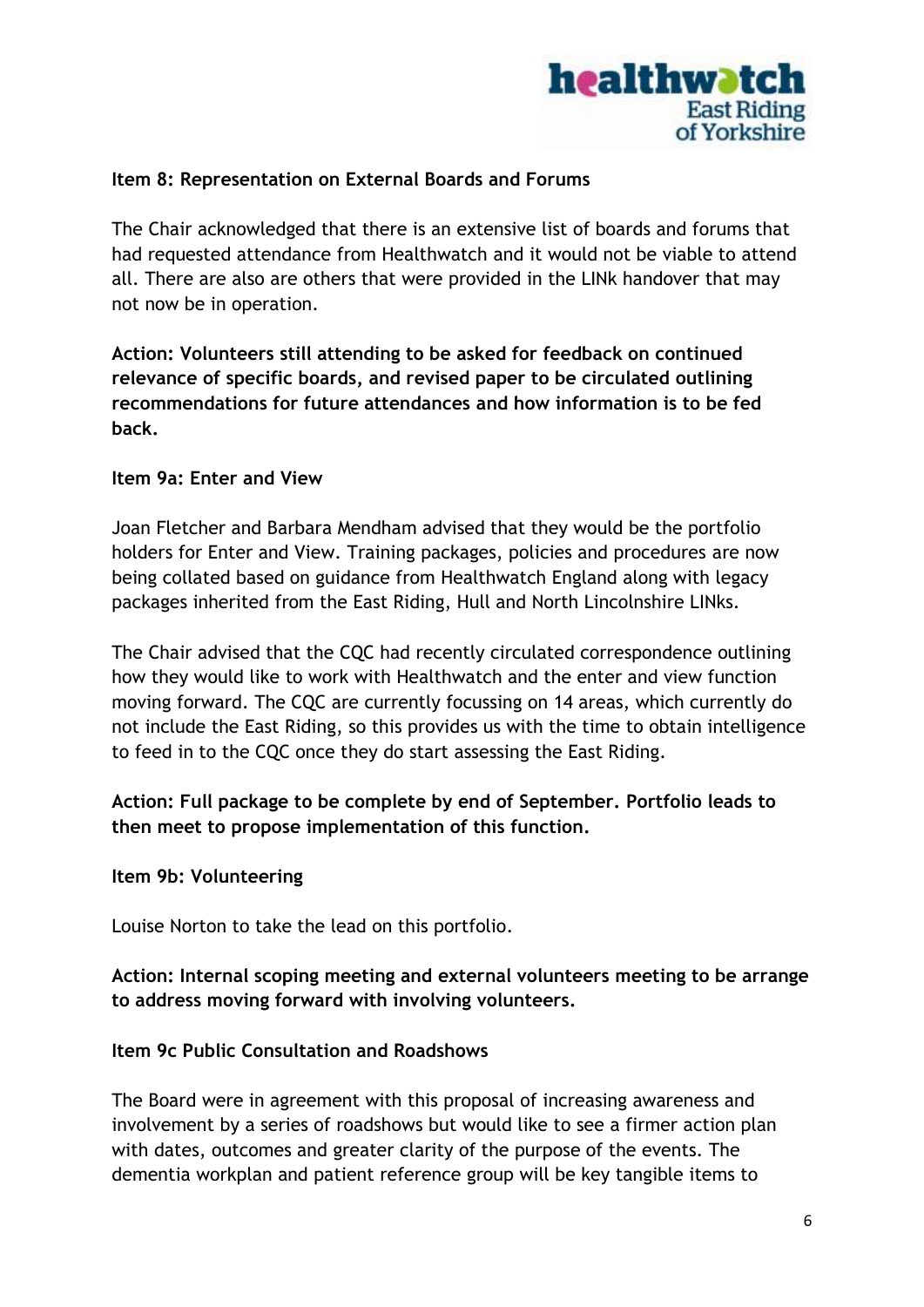

encourage attendance and participation at these events. The events to also consist of a simple attendance feedback mechanism on the usefulness of the events and the extent to which they have effectively conveyed the purpose of Healthwatch. In summary the objectives of the events will be:

- To inform people of what Healthwatch is
- To inform people of the workplan around dementia in the community and encourage their participation in this
- To make people aware of the reference group project and encourage their participation in this.

## **Action: Revised action plan to be developed. Brian Harrison to meet with Chair mid-September with progress.**

## **Item 9d: Reference Group Project**

The board were in agreement with the progression of this piece of work which intends to develop a reference group whereby patient experiences can be tracked over a period of time, whilst also allowing key issues to be assessed in response to external consultations and other intelligence that is gathered. Louise Norton highlighted the need to be aware of cross boundary issues with other Healthwatch areas outside of those contracted to Meeting New Horizons (York, North Yorkshire and North East Lincolnshire). North East Lincolnshire have already been contacted about joint working on this.

Linda Davies, as portfolio holder for data gathering informed the group highlighted the need to be cautious of not duplicating consultations already taking place. Linda also advised that the project would go beyond survey work and would also include a range of intensive and targeted methods of collecting data to achieve the wider depth of information collected.

**Action: Helen Grimwood to circulate to Board members the extended proposal developed to date and all directors invited to attend the planning meeting on 11th September.**

## **Item 9e: Complaints and Issues Information**

Work is underway to ensure that complaints information from all sources is periodically reported in to Healthwatch. The Board noted the protocol with ICA s a template of the kind of working arrangements that are being developed with local sources.

**Item 9f: Beverley Hospital Recent Issues**